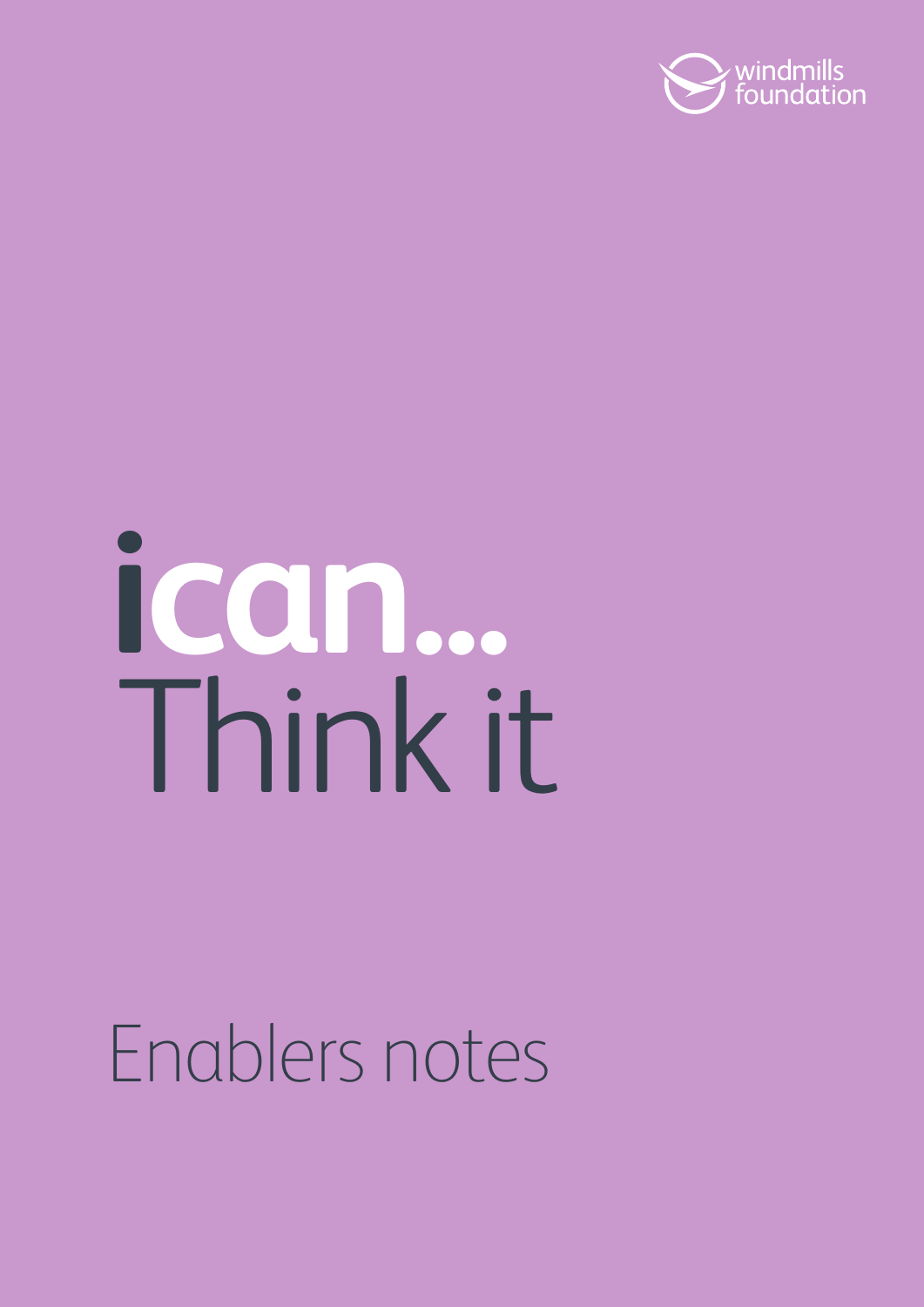

### **Enablers notes**

## **Think it** Developing a healthy mindset

#### **Why this session is important**

To help your group or individual to:

- Explore how a positive mindset can help build resilience and enable them to be resourceful in getting closer to their aspirations
- Explore what support a role model could offer and identify what kind of role model would help raise aspirations during the iCan process
- Reflect on their learning and set a small action to work on

#### **What you will need**

- Copies of the Think It Activity for each individual(s)
- Think It Resources
- Newspapers, Facebook/twitter feeds
- Paper/pens
- If working with a group then split the group into teams of 4-5 people
- 30 minutes dependent on time availability